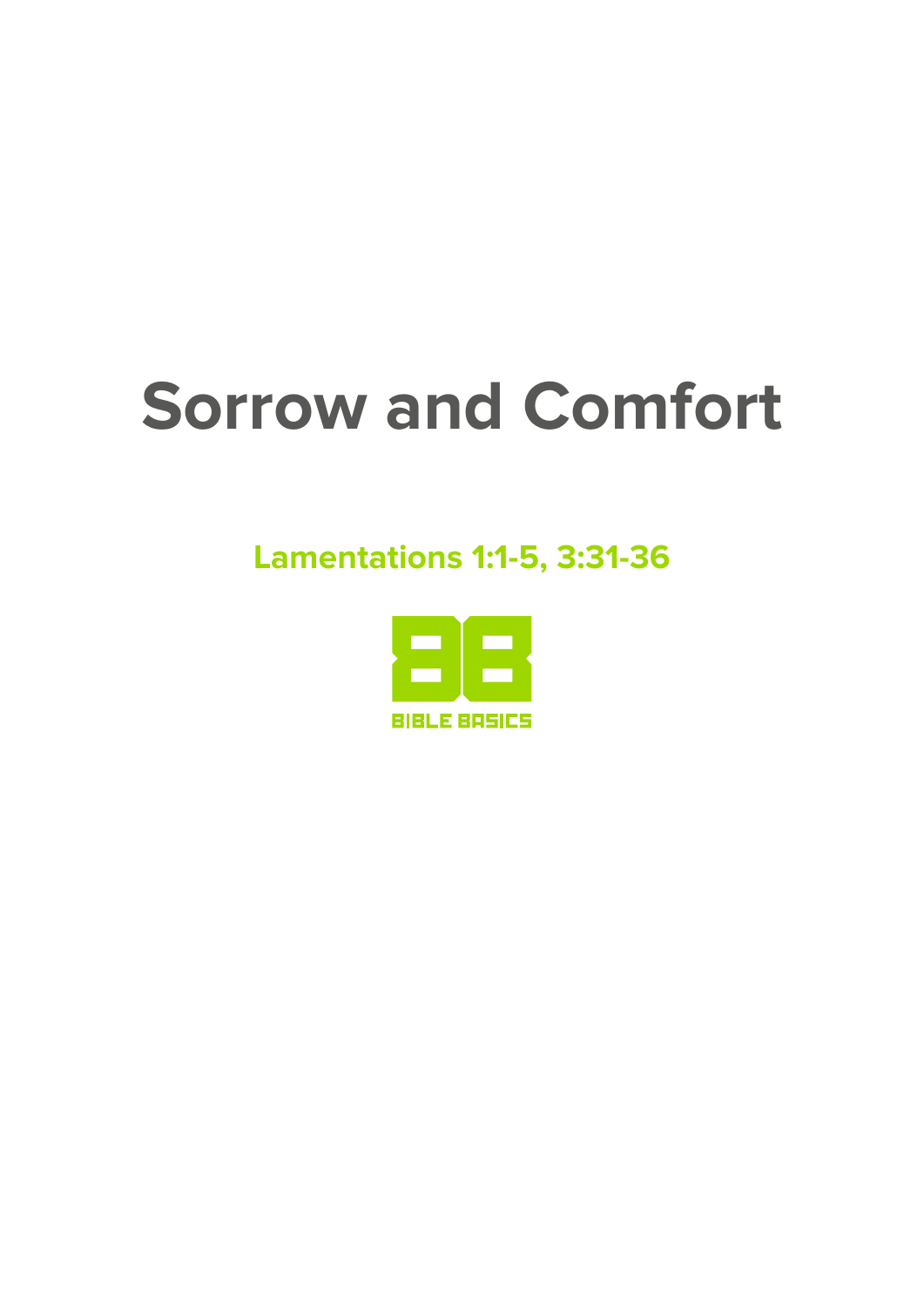### Preparation **Sorrow and Comfort**

### 1. INTRODUCTION TO THIS SUNDAY



Today, we will read two sections from the book of Lamentations. This text's poet feels miserable: he is sad and

scared. And yet he says he trusts God, he trusts his love and faithfulness.

With the **4-8 year-olds**, we will focus on trusting: no matter how bad you feel, you can trust that God is faithful; he will not abandon you.

With the **8-12 year-olds**, we will focus on the poet's despair: the Bible is very open about such feelings.

### 2. ABOUT SORROW AND COMFORT

These passages from Lamentations 1 and 3 are very appropriate for the final Sunday of the church year: some churches commemorate the people who passed away in that year. But the passage also suits other Sundays when sorrow and comfort are discussed.

### 3. CONTEXT OF THE BIBLE **PASSAGE**



The book of Lamentations consists of five long poems. The city of Jerusalem has been destroyed by the Babylonians, and its inhabitants have been taken into exile. The book of Lamentations is about the events described in 2 Kings 25 and 2 Chronicles 36: the Babylonian captivity. Lamentations' poet describes his sorrow. He writes about how difficult life is for the people who have remained in Jerusalem. He says that what happened is because of the mistakes of the people of Israel. At the same time, he is shocked that God has allowed this to happen.

The first four poems in the book of Lamentations are "alphabet poems" (acrostics): each verse starts with the next letter in the Hebrew alphabet. That is why the songs always have 22 verses, as many as there are letters in the Hebrew

alphabet. Chapter 3 has a new pattern: tree lines start with the same letter of the alphabet, so there are 66 verses. Chapter 5 is not an acrostic, but it does have 22 verses. Poems 1 and 2 are mainly about the great sorrow and the pain in Jerusalem and Judah. Poems 4 and 5 are mainly about hunger, and about how nothing is the way it was. Poem 3 is the middle of the book. In it, you hear the poet's own despair and hope. In verses 21-39, the exact middle of the book, there is a passage about trust. It seems to contradict the rest of the book. Despair changes to hope, and it isn't really clear why. The feelings coexist. As a reader, at any given time, you might identify with the first chapters' despair, and just a moment later, with the trust shown in verses 21-39.

### 4. EXPLANATION OF THE BIBLE PASSAGE



This Sunday, we will read two Bible passages: from Lamentations 1 and 3.

Lamentations 1:1 is a sorrowful exclamation: "How lonely lies Jerusalem, once so full of people!" You can just feel the poet's pain.

Lamentations 1:1-5 says the city of Jerusalem is empty and abandoned. Once it was a beautiful and lively city, but now no-one lives there anymore.

The city is compared to a widow. The Bible sometimes compares cities like Jerusalem, Babylon or Rome to women. This way, the poet gives the reader an image they can relate to: you can imagine how a widow must feel, and that's the city of Jerusalem's situation, too. There are few people in the city, and those who remain, are lamenting; they are sad.

In Lamentations 3:31-36, the poet's words have a different tone: he turns out to have a little bit of hope after all. He knows that God has abandoned Jerusalem, but he also knows that God will comfort the inhabitants again. God sees people's difficulties.

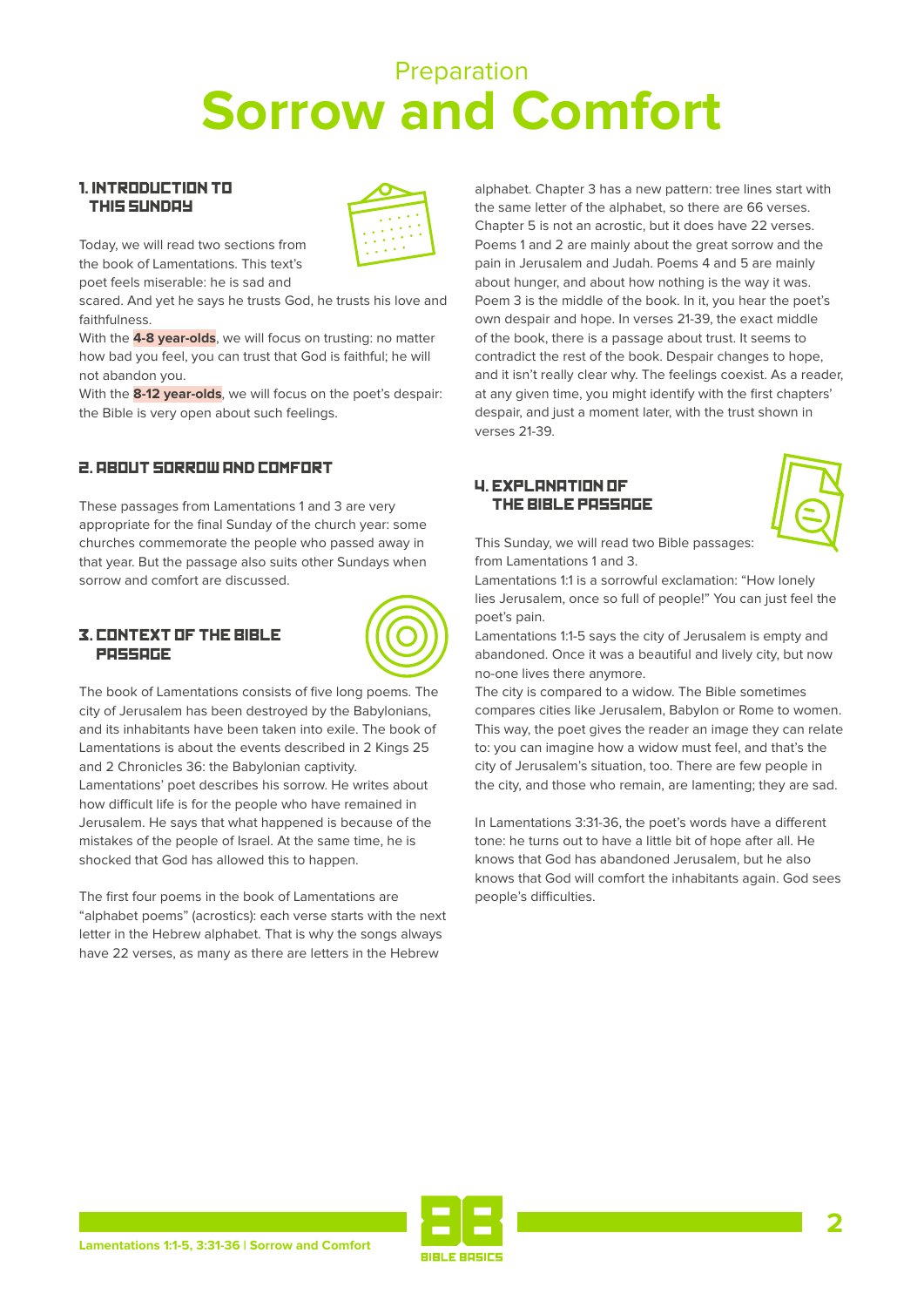## Preparation **Sorrow and Comfort**

### 5. FROM THE BIBLE

### **4-8 years**

With the younger children, we will focus on Lamentations 3:31.

*"The Lord is merciful and will not reject us forever."*

### **8-12 years**

With the older children, we will focus on Lamentations 3:34.

*"The Lord knows when our spirits are crushed."*

### 6. WHAT WILL YOU NEED?



### **4-12 years**

### **During the church service**

- a broken object (the pieces of a broken mug or plate, a torn piece of clothing, a picture that's torn into pieces …)

### **4-8 years**

### **Very Sad**

- a tissue or handkerchief for each child

### **An Artwork of Hope**

- for each child a sheet of thick paper (A4 or A5), black or another dark color. Penciled on it, the contours of an anchor, a candle, a flower, a rainbow or other symbols of hope
- sheets of thin paper in different colors
- glue

### **8-12 years Counting Tears**

- a transparent bottle of water – you should know precisely how much water

#### **Bible passage**

- a bible

#### **How Does Sorrow Taste?**

- for each group of two to four children a set of cups with different types of food: bitter, sweet, sharp et cetera. For example sugar, lemon juice (or chunks of lemon), mustard, chocolate paste, jam, porridge, dry crackers…
- for each group two sheets of paper, with the word "comfort" on the one, and the word "sorrow" on the other
- a few tea spoons
- pens

### **Say It With Your Hands**

- the handout
- pens

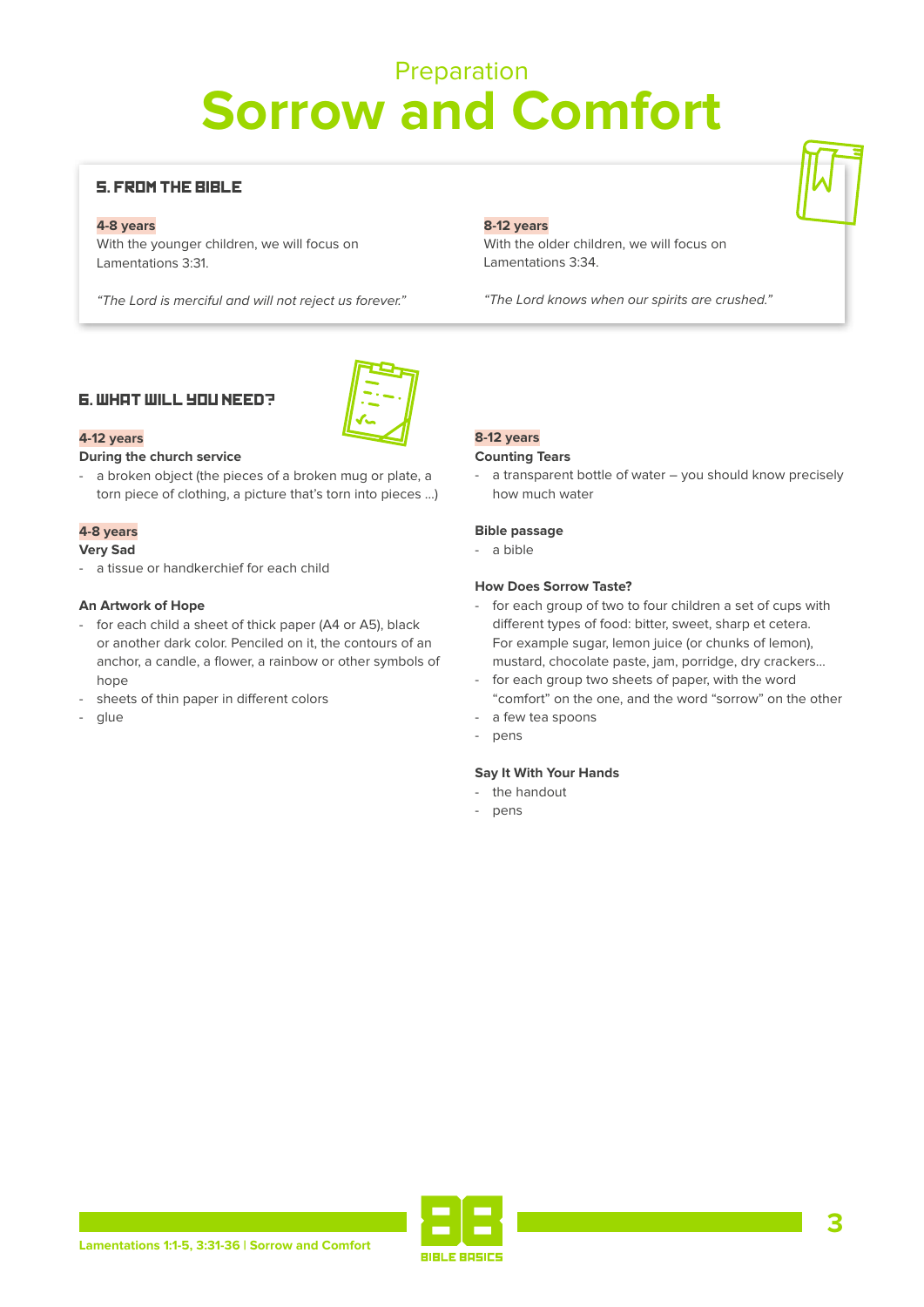



### **7. CHILDRENS MOMENT IN THE SERVICE**

Are you using this material for the final Sunday of the church year? Discuss this with the children. Perhaps there are candles in church, or stones. Ask the children whether they know what is happening in church today. Ask them what they see, and ask them whether they know why those candles are there.

Also show the broken object you have taken. Do the children recognize what it used to be? How do they think it was broken? Can it be fixed? Explain that today, the children's service will talk about someone who is so sad about the things he has seen: so much has been broken. And about the question where God is when you are so sad.



Sing a song about sorrow and comfort in church or during the children's service.



### 8. TO START OFF

### **4-8 years**

### **Very Sad**

*What do you need?*

- a tissue or handkerchief for each child

Give a tissue to each child. Explain that you are going to read a story about someone who is very sad.

#### **8-12 years**

### **Counting Tears**

*What do you need?*

a transparent bottle of water – you should know precisely how much water.

#### *Start with a guessing game:*

Today's story is about someone who is desperate and has a lot of sorrow. How many tears would there be in this bottle? Do the math in advance (1 milliliter of water contains 20 drops).

### **9. PRAYER AT THE START OF** THE CHILDRENS SERVICE



Good God,

Sometimes, sad things happen in our lives. We sometimes lose the people we love. Or important things break down. Then we feel sad and alone. Like the people in the book of Lamentations. But you are with us, you will not abandon us. We thank you for that. Amen.





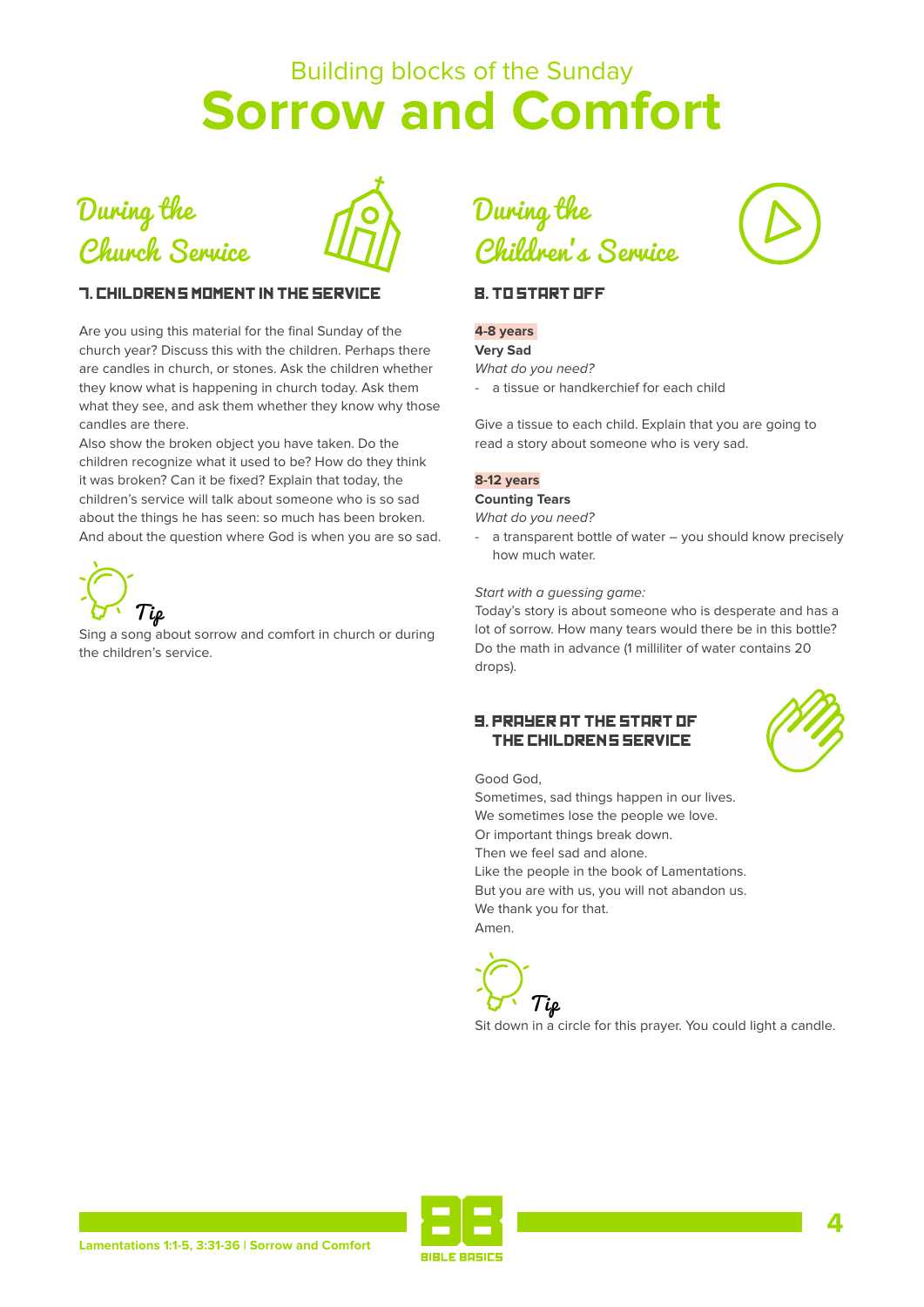### 10. BIBLE STORY

### **4-8 years**

Lamentations 1:1-5 en 3:31-36

Tell the story to the children. While you talk or after reading the story, look at the picture together. Ask the children to look carefully and say what they see. You could also use the older children's Fact File for more information..



#### **A Song for Jerusalem**

Here I am, sitting on a pile of rubble with an empty sheet of paper.

I am a poet. For years, I wrote songs about the city of Jerusalem, but now I don't know what to write anymore. The rubble I am sitting on, used to belong to the walls of the temple. But the temple is gone. It has collapsed … And that is not all. The whole of Jerusalem is in ruins. The city walls have been torn down, the king's palace has been burnt down. The streets are almost empty.

It's all because of the Babylonian soldiers. They destroyed Jerusalem and took its inhabitants to their own country.

I look at the temple. Tears are burning in my eyes. The fire has destroyed nearly all of the roof. The pieces that are still standing, are black with soot.

"Oh God," I whisper. "They have destroyed your house."

"Ha," an old woman who is passing by laughs. "Did you say: God? Are you still writing about him? Silly poet. Look around you. Jerusalem has been destroyed! God isn't going to help us. He has abandoned us."



I cringe. Is she right? Has God abandoned us? I look at the temple. Back in the days when Jerusalem was a beautiful city, people sang songs about God there. They sang about a God who sees when people are going through hard times. A God who is sad when people hurt each other.

Without meaning to, I get up. I run after the woman and put a hand on her shoulder. She looks at me with surprise in her eyes. A tear runs down my cheek. The words of a song come out of my mouth: "God sees when we are in difficulties. He will comfort us again. His love is great!"

The woman pulls free. She trudges on. "God will not abandon us forever!" I shout after her, but the woman is no longer listening. She doesn't believe me and I am left on my own.

I sink back onto the pile of temple rubble and look around me. Nothing has changed. The streets are still empty and the temple is still in ruins. And yet, I feel different. I suddenly know it is true. Although it looks like God has disappeared, he is still around. He sees the sorrow the people in Jerusalem feel. And one day, he will make them happy again. I wipe the tear from my cheek, and I finally know a line for my song. I write:

"God will not reject us forever."

That's what I will tell people. Perhaps that will comfort them a little.

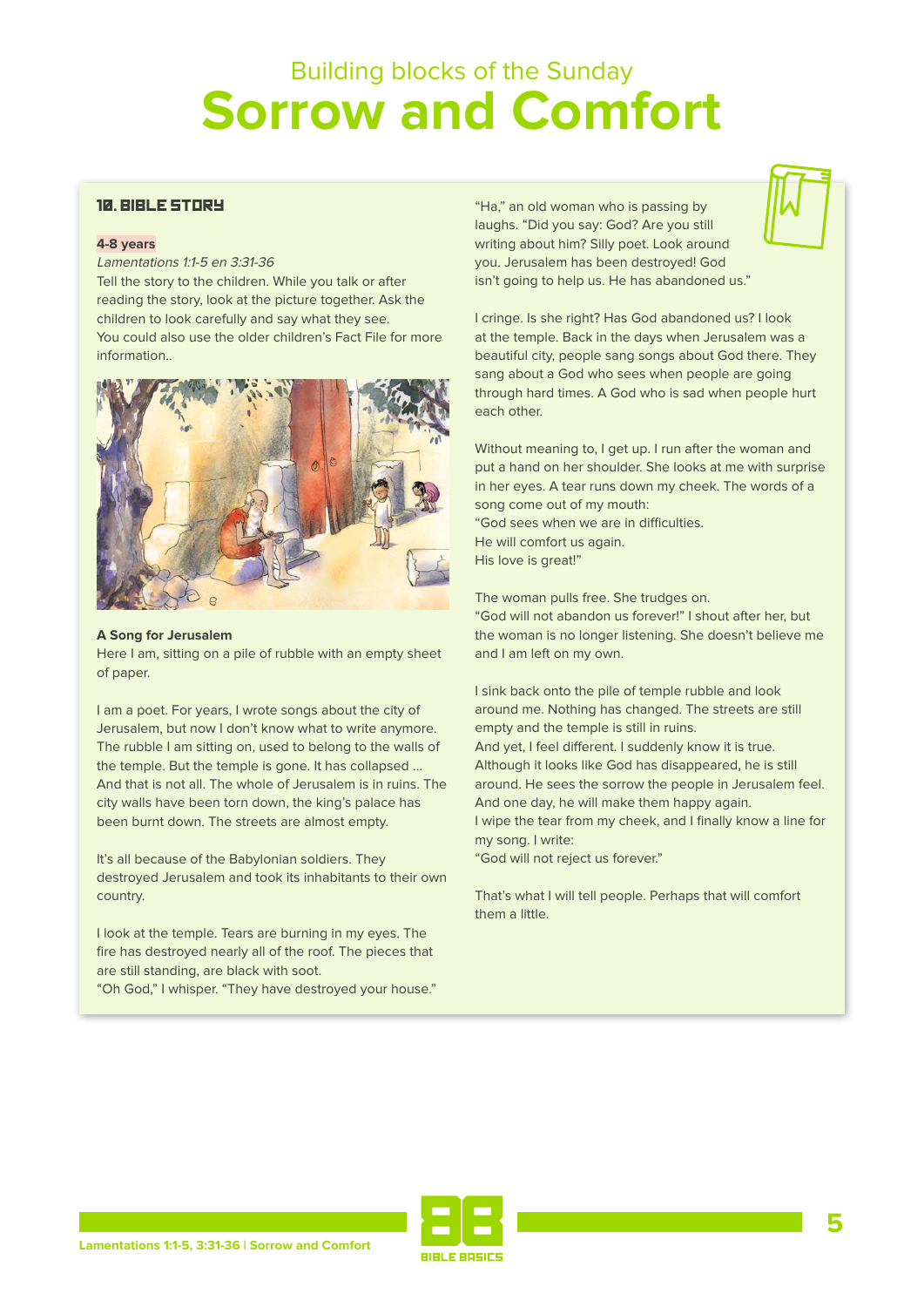### **8-12 years**

*Lamentations 1:1-5 and 3:31-36*

### **The Sorrows of Jerusalem**

How lonely lies Jerusalem, once so full of people! Once honored by the world, she is now like a widow; The noblest of cities has fallen into slavery. All night long she cries; tears run down her cheeks. Of all her former friends, not one is left to comfort her. Her allies have betrayed her and are all against her now. Judah's people are helpless slaves, forced away from home. They live in other lands, with no place to call their own— Surrounded by enemies, with no way to escape. No one comes to the Temple now to worship on the holy days.

The young women who sang there suffer, and the priests can only groan.

The city gates stand empty, and Zion is in agony. Her enemies succeeded; they hold her in their power. The Lord has made her suffer for all her many sins; Her children have been captured and taken away.

The Lord is merciful and will not reject us forever. He may bring us sorrow, but his love for us is sure and strong. He takes no pleasure in causing us grief or pain. The Lord knows when our spirits are crushed in prison; He knows when we are denied the rights he gave us; When justice is perverted in court, he knows.

### 11. FACT FILE

**Lamentations**



### The book of Lamentations is a

collection of five poems. The poet laments and mourns the destruction of Jerusalem. The poems in the book of Lamentations are like the psalms of lament that were sung by groups, for example Psalm 74 and Psalm 137. Lamentations 3 is more like a psalm of lament that is sung by a single person, like Psalm 13, Psalm 22 and Psalm 77.

### **Exile**

The book of Lamentations is about the time after the destruction of Jerusalem. The city and the temple are destroyed by king Nebuchadnezzar of Babylonia. That happened when the king of Juda and Jerusalem, Zedekiah, rebelled against him. At that time, the king of Babylonia forced many inhabitants to go to Babylonia. This is called the Babylonian exile.

### 12. DISCUSSION QUESTIONS



Alongside, there are two kinds of questions you can discuss: "knowledge questions" and "thinking questions". You can look up the

answers to the knowledge questions, for example in the story. But the thinking questions can keep your group thinking. There are no wrong answers in those!

#### **4-8 years**

- What sad things have happened in Jerusalem? What are the things that show what has happened?
- Are you ever sad? Can you say more about when that was?
- Who comforts you if you are alone or sad?
- Do you think God could comfort you? Can you give an example?

### **8-12 years**

- The city of Jerusalem is empty and abandoned. How come?
- What are the people who are still in Jerusalem doing? And where are all the others?
- When you are sad, how do you show it? Who or what helps you feel better?
- We have just heard that God sees people's difficulties. What do you think: how can you tell?
- Can you do something when you notice someone is having a difficult time? Can you give examples of what you could do?

# Tip for 10-12 years

Is it possible to be desperate or sad and hopeful at the same time? Talk to each other about this.



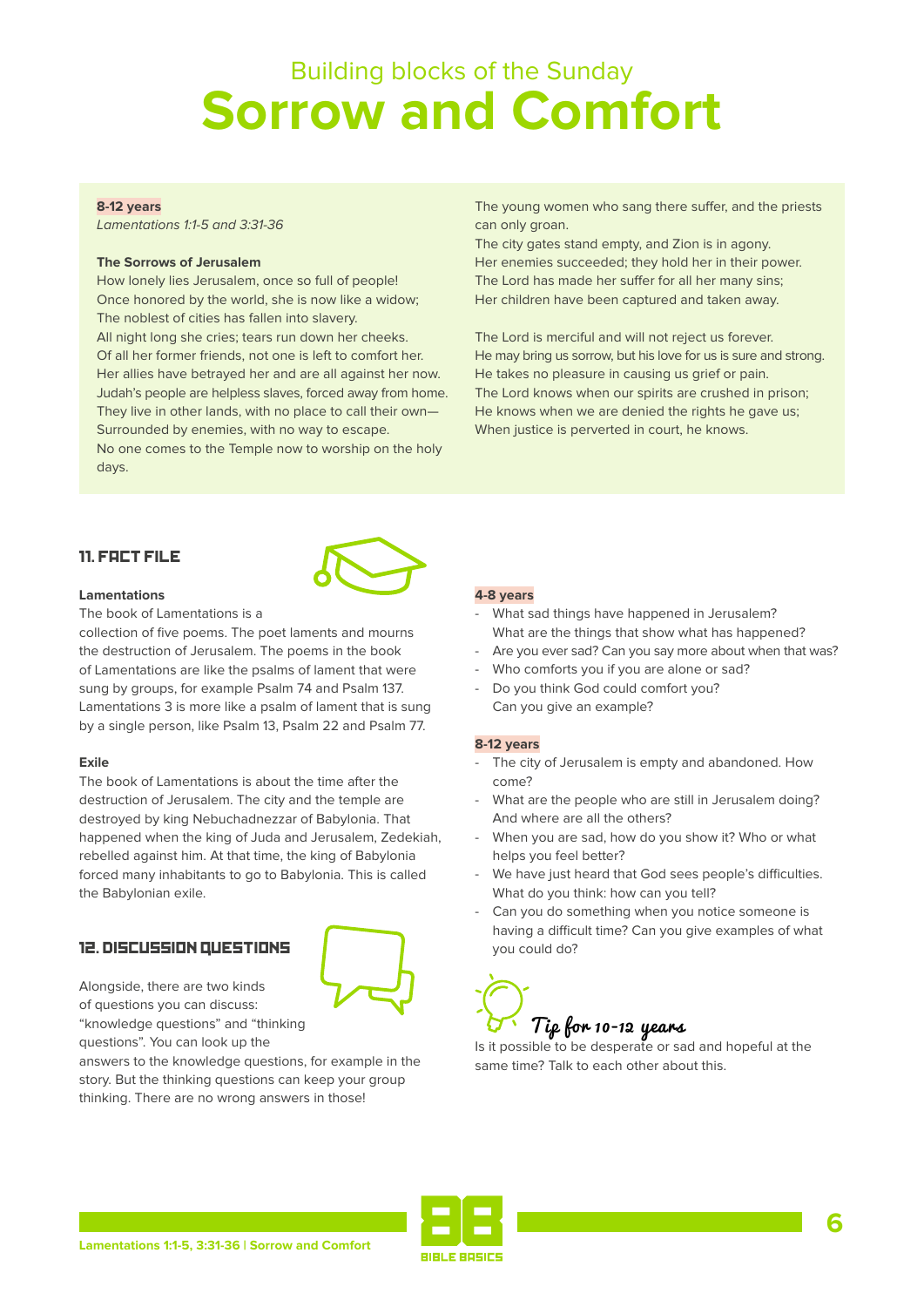### 13. DOING

### **4-8 years**

### **An Artwork of Hope**

*What do you need?*

- for each child a sheet of thick paper (A4 or A5), black or another dark color. Penciled on it, the contours of an anchor, a candle, a flower, a rainbow or other symbols of hope
- sheets of thin paper in different colors
- glue

Have the children tear up the colored sheets, and remind them of the story of the torn-down city of Jerusalem. How small can they make their pieces?

Hand out the dark sheets of paper. Ask the children whether they can recognize what's drawn on their paper. Explain that all these things have something to do with hope. Just think of the man in the story, who hopes that God will comfort his people. Have the children "color in" the contours by gluing on the torn pieces of colored paper.



Of course, you can also create one big piece of art together, and show it in church after the children's service!

### **8-12 years**

#### **How Does Sorrow Taste?**

Sorrow is something you feel throughout your body. You can even taste sorrow. Have children experience that in this experiment.

*What do you need?*

- for each group of two to four children a set of cups with different types of food: bitter, sweet, sharp et cetera. For example sugar, lemon juice (or chunks of lemon), mustard, chocolate paste, jam, porridge, dry crackers…
- for each group two sheets of paper, with the word "comfort" on the one, and the word "sorrow" on the other
- a few tea spoons
- pens
- 1 Divide the children into groups of two or four. Hand out the numbered cups, the tea spoons, the pens and the sheets of paper.
- 2 Explain that the children can taste a little bit of each of the cups (sometimes, it's more practical to use a tea spoon).
- 3 Have the children discuss after each cup. What have they just tasted?
- 4 Does that flavor go with "sorrow" or with "comfort"? Have the children place the cup with that word on the paper. Does everybody agree?
- 5 Can the food that goes with sorrow also taste different? For example by adding something from the cups that go with "comfort"?



You could also do this with a blindfold on.

### **Say It With Your Hands**

We have just read that the people in Jerusalem are desperate. When people are sad or desperate, you can often tell by looking at their bodies. They might hide their face in their hands. Have each child place their hand in the free space on the handout and draw around it. Have them discover what people in Jerusalem would say to God. Are they just desperate, or do they have hope, too? Have them write this into the hand they've drawn.

### 14. BLESSING



In the Bible, there is a blessing for all people. It is a wish that we often hear at the end of a church service. And we say this blessing to each other:

**"May the Lord bless you and take care of you; May the Lord be kind and gracious to you; May the Lord look on you with favor and give you peace."**

### **Numbers 6:24-26**



- Stand in a circle and hold hands.
- Let three children say one sentence each, or say the entire blessing together.

#### COLOFON

Text: Nederlands Bijbelgenootschap Bible passages: Good News Bible Retelling Bible story: NBG/ Melanie van de Peut Translation: NBG/Erica Kramer Illustration: NBG/ Liza-Beth Valkema Design: Frivista DTP: Villa Grafica

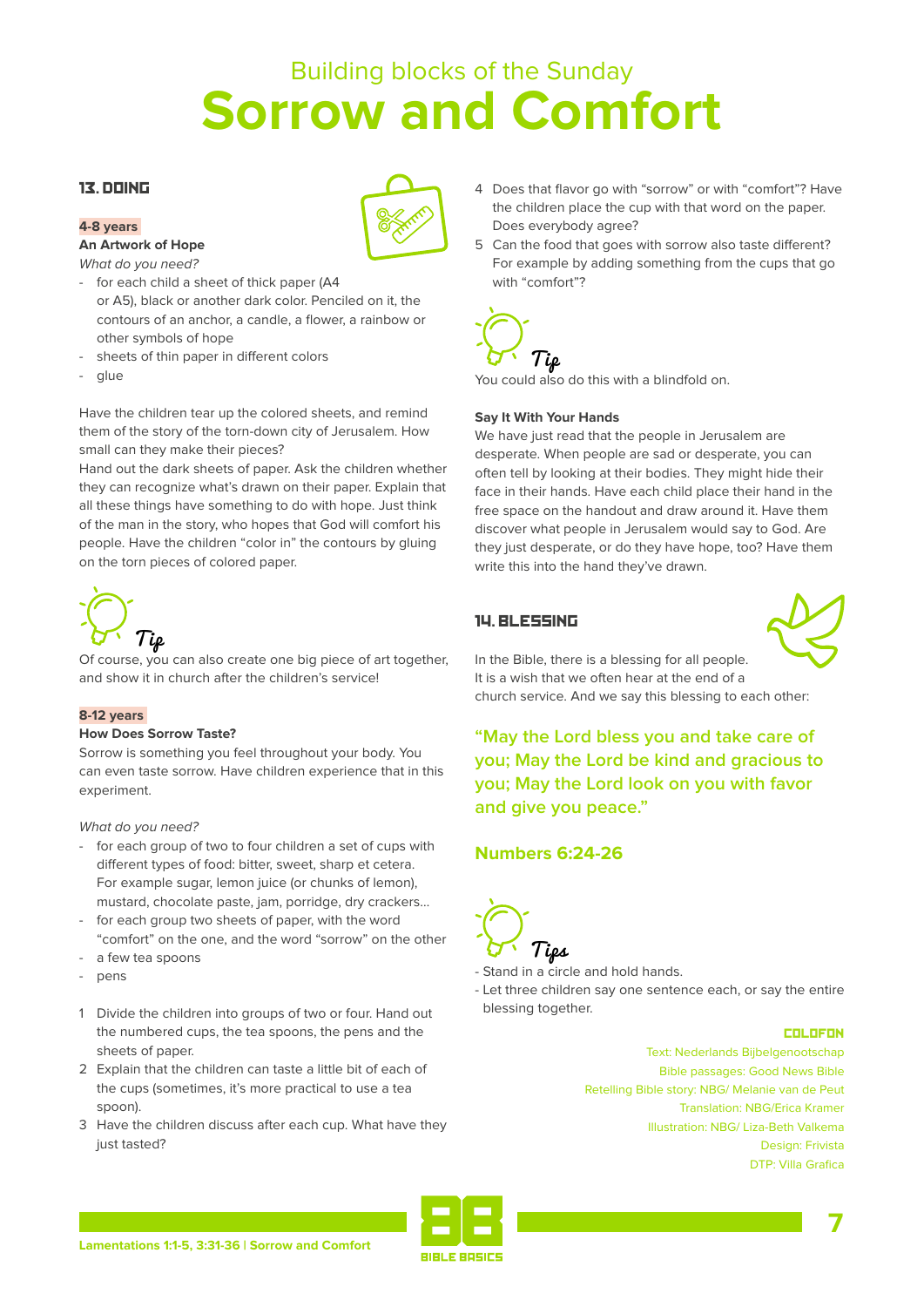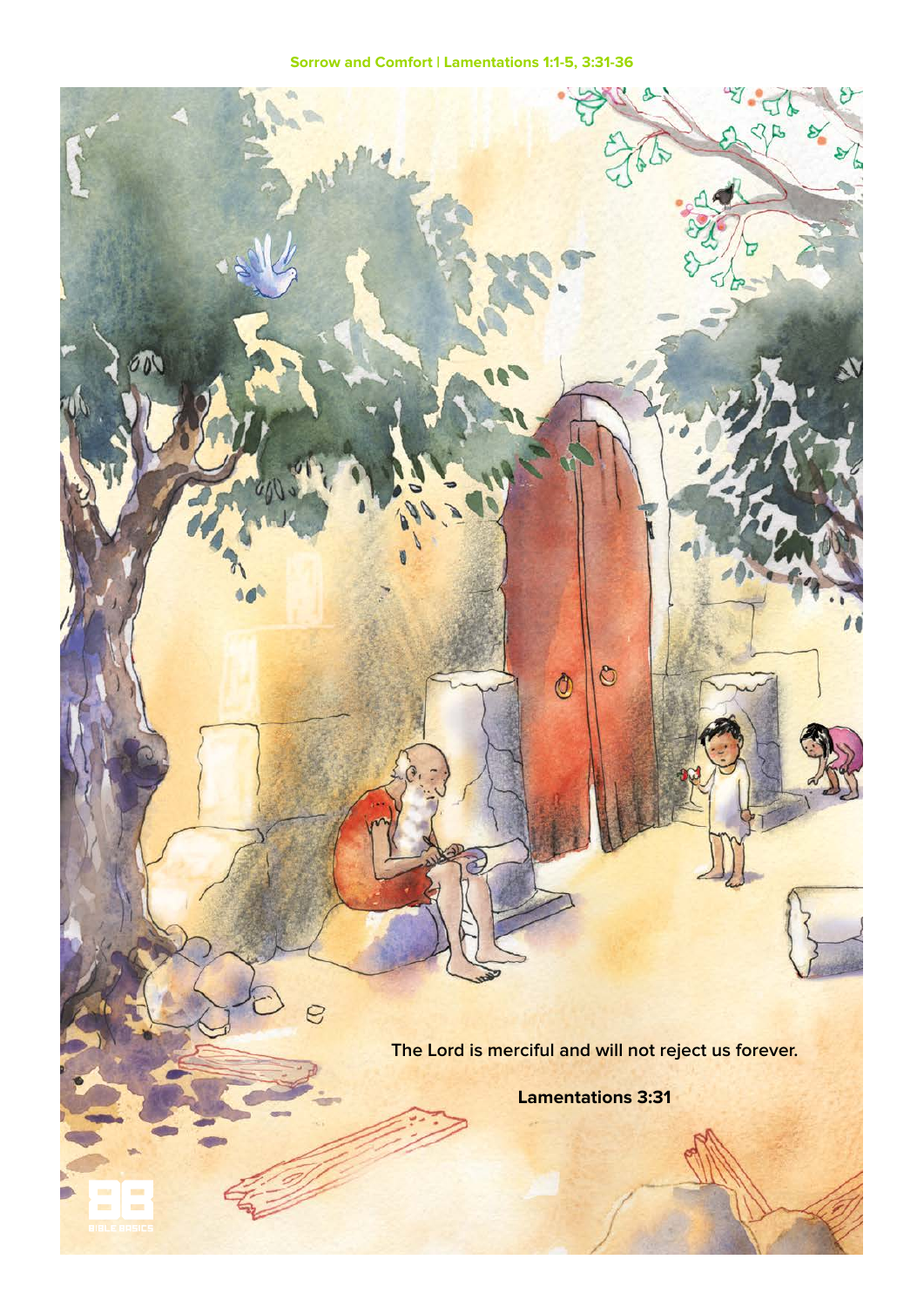### Handout (8-12 years) **Sorrow and Comfort**

### **The Lord knows when our spirits are crushed.**

### **Lamentations 3:35**

### HOW DOES SORROW TASTE?

Sorrow is something you feel throughout your body. You can even taste sorrow. Find out with this experiment!



*What do you need?*

- a set of cups with different types of food: bitter, sweet, sharp et cetera. For example sugar, lemon juice (or chunks of lemon), mustard, chocolate paste, jam, porridge, dry crackers…
- two sheets of paper, with the word "comfort" on the one, and the word "sorrow" on the other
- a few tea spoons
- pens
- 1 Put the numbered cups, the tea spoons, the pens and the sheets of paper on the table.
- 2 Taste a little bit of each of the cups (sometimes, it's more practical to use a tea spoon).
- 3 What have they just tasted? Does that flavor go with "sorrow" or with "comfort"? Place the cup with that word on the paper.
- 4 Can the food that goes with sorrow also taste different? For example by adding something from the cups that go with "comfort"?

### **LAMENTATIONS**

The book of Lamentations is a collection of five poems. The poet laments and mourns

the destruction of Jerusalem. The poems in the book of Lamentations are like the psalms of lament that were sung by groups, for example Psalm 74 and Psalm 137. Lamentations 3 is more like a psalm of lament that is sung by a single person, like Psalm 13, Psalm 22 and Psalm 77.

### EXILE

The book of Lamentations is about the time after the destruction of Jerusalem. The city



and the temple are destroyed by king Nebuchadnezzar of Babylonia. That happened when the king of Juda and Jerusalem, Zedekiah, rebelled against him. At that time, the king of Babylonia forced many inhabitants to go to Babylonia. This is called the Babylonian exile.

### SAY IT WITH YOUR HANDS

The people in Jerusalem are desperate. When people are sad or desperate, you can often tell by looking at their bodies. They might hide their face in their hands. Place your hand on the

paper and draw around it with a pen. What might people in Jerusalem say to God? Are they just desperate, or do they have hope, too? Write this into the hand you have drawn. (See next page).